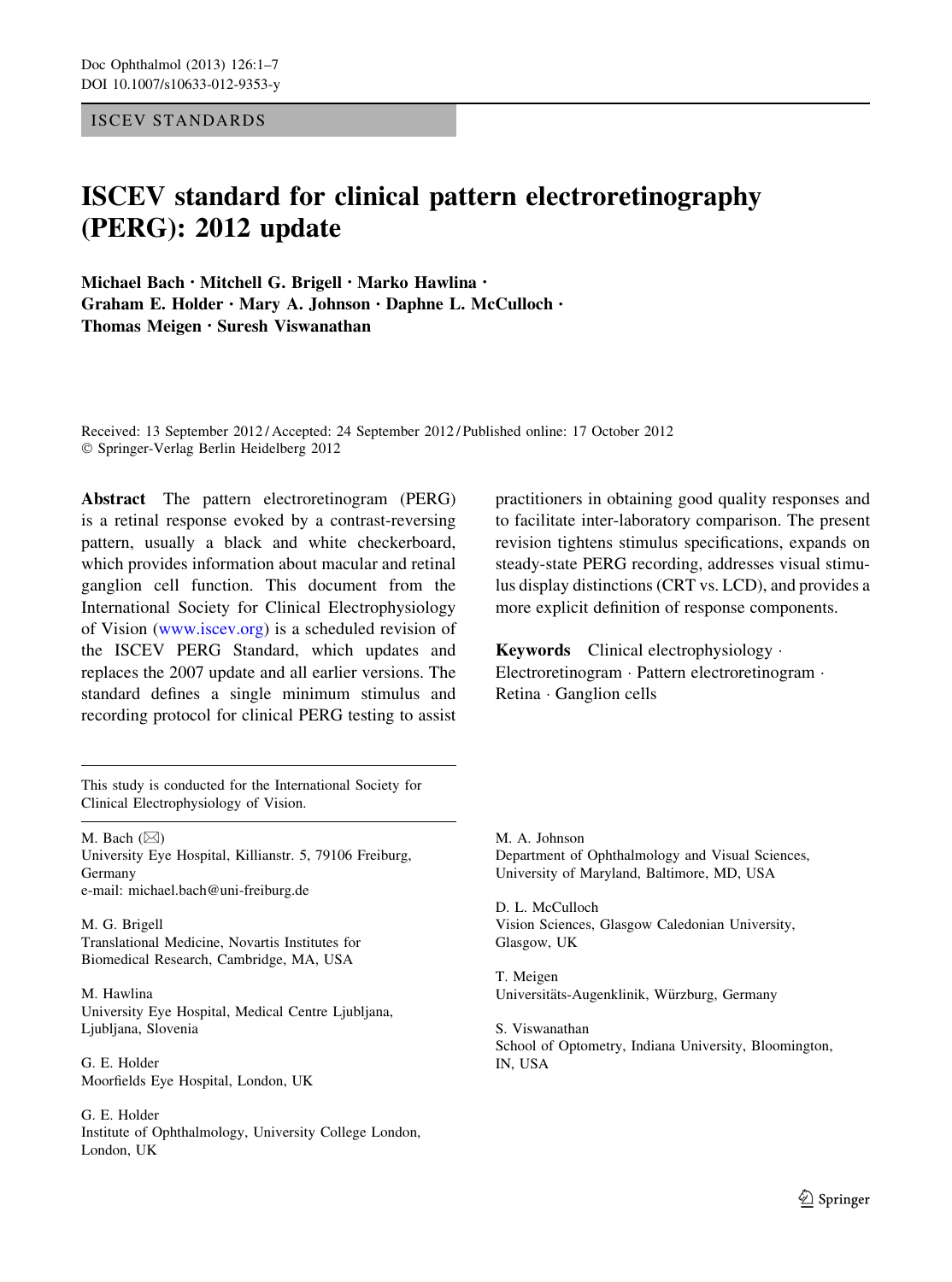# Introduction

The pattern electroretinogram (PERG) is a retinal biopotential evoked by a temporally modulated patterned stimulus (e.g. checkerboard or grating) of constant mean luminance. The standard PERG is recorded to abrupt contrast reversal of a black and white checkerboard pattern with central fixation. The PERG arises largely in the ganglion cells, driven by the photoreceptors and corresponding retinal cells. Since the PERG (in contrast to the flash ERG) is a local response from the area covered by the retinal stimulus image, it can be used as a sensitive indicator of dysfunction within the macular region and it reflects the integrity of the optics, photoreceptors, bipolar cells and retinal ganglion cells. Clinically, PERGs can be used in patients with abnormal pattern VEPs to establish if a central retinal disorder is present and thus differentiate between retinal and optic nerve dysfunction as a cause for the VEP abnormality. It can also be used to detect and monitor dysfunction of retinal ganglion cells caused by conditions such as glaucoma, optic neuropathies and primary ganglion cell diseases. Thus, the PERG has clinical value in both neurological and ophthalmological practice.

PERGs are small signals, typically around  $2-8 \mu V$ across a normal population, making PERG recording more technically demanding than standard flash ERGs. Therefore, obtaining reliable results requires careful attention to technique, including stimulus and electrode quality as well as to sources of extraneous noise. This document is intended to guide new or existing users to appropriate techniques and technological specifications required for recording a standard clinical PERG and presumes that the reader has some background knowledge of clinical electrophysiology techniques. It is further assumed that the electrophysiologic laboratory has modern equipment for recording and analysis. Although much of the document will apply equally to adults and children, the standard is not necessarily appropriate to paediatric applications.

The International Society for Clinical Electrophysiology of Vision (ISCEV) initially published ''PERG Guidelines'' [[1\]](#page-6-0). These were consolidated into a PERG standard  $[2, 3]$  $[2, 3]$  $[2, 3]$  $[2, 3]$ , which is updated regularly. The present document is a scheduled revision superseding the 2007 update [\[3](#page-6-0)]. Major revisions include narrowing the stimulus specifications, expanding on steady-state recording, addressing visual stimulus display distinctions (CRT vs. LCD) and providing a more explicit definition of response components.

The ISCEV standard PERG represents a minimum protocol for recording a PERG with procedures that should allow reproducible responses to be recorded under well-defined conditions. As a minimum, it is intended that the standard method and responses be widely used, but in addition to, rather than to the exclusion of, other paradigms. Common additional PERG techniques are also briefly described in this document. Experienced users are encouraged to use additional stimuli and testing protocols to optimize testing for specific clinical applications. ISCEV has also published standards for recording the multifocal ERGs [\[4](#page-6-0)], full-field ERG [[5\]](#page-6-0), electrooculograms [\[6](#page-6-0)], visual evoked potential [[7\]](#page-6-0) and guidelines for calibration of electrophysiologic equipment [[8\]](#page-6-0).

# Waveform nomenclature and measurement

The waveform of the PERG evoked by contrast reversal of pattern stimuli depends on the temporal frequency of the stimulus (transient versus steady-state). By convention, in the PERG waveform positivity at the active corneal electrode is displayed upward.

# Transient PERG

The ISCEV standard PERG is a transient response, that is, a response that is effectively complete before the next contrast reversal. Transient recording allows separation of the PERG components. At low temporal frequencies (\6 reversals per second (rps); equivalent to  $<$ 3 Hz), transient PERGs are obtained (Fig. [1\)](#page-2-0). The PERG waveform in normal subjects usually consists of a small initial negative component with a peak time of approximately 35 ms (N35), followed at 45–60 ms by a much larger positive component (P50). This positive component is followed by a large negative component at 90–100 ms (N95).

The amplitudes of the standard PERG components are normally measured between peaks and troughs. The P50 amplitude is measured from the trough of N35 to the peak of P50. The N95 amplitude is measured from the peak of P50 to the trough of N95. It should be recognized that measured in this way, N95 amplitude includes the P50 amplitude and P50 that of N35. In cases where the N35 is poorly defined, the P50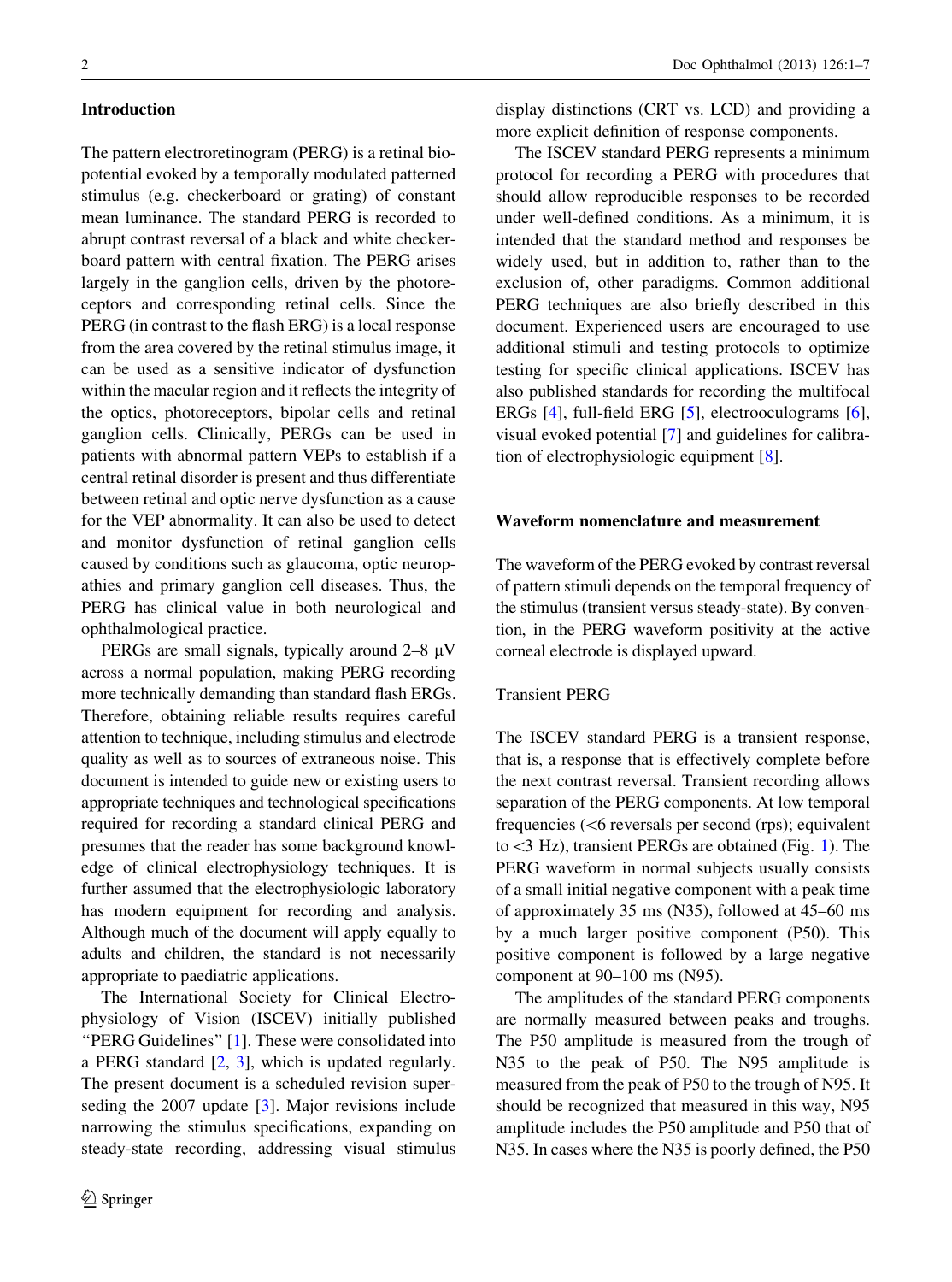<span id="page-2-0"></span>

Fig. 1 A typical standard PERG. The amplitude of the P50 is typically between 2.0 and 8.0  $\mu$ V

amplitude is measured from the average baseline (between time zero and the onset of P50) to its peak.

The time to peak (implicit time) should be measured from the onset of the contrast reversal to the peak of the component of interest. It should be noted that the highest absolute amplitude point on a waveform will not always be appropriate for the definition of the peak if there is contamination from muscle activity or other artefacts. The peak should be designated where it would appear on a smoothed or idealized waveform (see Fig. 1). The term ''latency'' is commonly misused when referring to the peak time or implicit time. Latency should be used to refer to the time to the onset of a response, not to the peak of the response; thus ''peak time'' is the preferred term.

#### Basic technology

Standard equipment for visual stimulus generation, amplification of physiological signals, and the recording and storing of electrophysiologic data is required for PERG testing. Information about the calibration of equipment and measurement of the parameters specified in this standard appears in the ISCEV Calibration Guidelines [\[8](#page-6-0)].

# Electrodes

# Recording electrodes

Clinical ERG electrodes which contact the cornea or nearby bulbar conjunctiva should be used as active electrodes. Electrodes that degrade image quality on the retina (this includes all contact lens electrodes) must not be used. Thin conductive fibres and foils can usually be positioned without topical anaesthesia. Electrode integrity should be checked prior to insertion, to meet manufacturer's guidelines for each electrode type. It is recommended not to measure impedance in situ unless explicitly specified by the particular equipment manufacturer. Electrodes should be carefully positioned to minimize instability (a major source of artefact or interference). Those who perform the test should be aware of possible causes of artefact.

- Fibre electrodes make contact with the globe and are best positioned in close proximity to the upper margin of the lower eyelid. This can be accomplished by placing a thin fibre electrode in the lower conjunctival fornix (under the lower eyelid), which may reduce trial-to-trial variability but will also result in lower amplitude PERG; any chosen placement must be consistent across normals and patients. Optimum stability is achieved by tethering the electrode near the nasal canthus.
- Foil electrodes should be positioned directly under the centre of the pupil so that there is minimal or no movement of the electrode when the patient blinks. This is best achieved by having the foil curve over the lower eyelashes without contacting them and then tethering the lead to the cheek. The junction of the electrode and lead should form as straight a line as possible, and this junction should not touch the skin.
- Loop electrodes should be hooked into the lower fornix. Loops should be folded so that the contact windows on the otherwise insulated wire are positioned on the bulbar conjunctiva, about 5 mm below the limbus. Loop electrodes should not touch the cornea. To achieve this, the limbs of the loop should diverge widely (15–20 mm) before entering the fornix. The lead is then taped to the cheek.

The appropriate placement techniques for individual electrode types are very important to achieve stable and reproducible PERG recordings.

Skin (surface) active electrodes should not routinely be used for recording the standard PERG, because skin electrodes positioned on the lower eyelid will record PERGs of lower amplitudes than those recorded from an electrode in contact with the eye.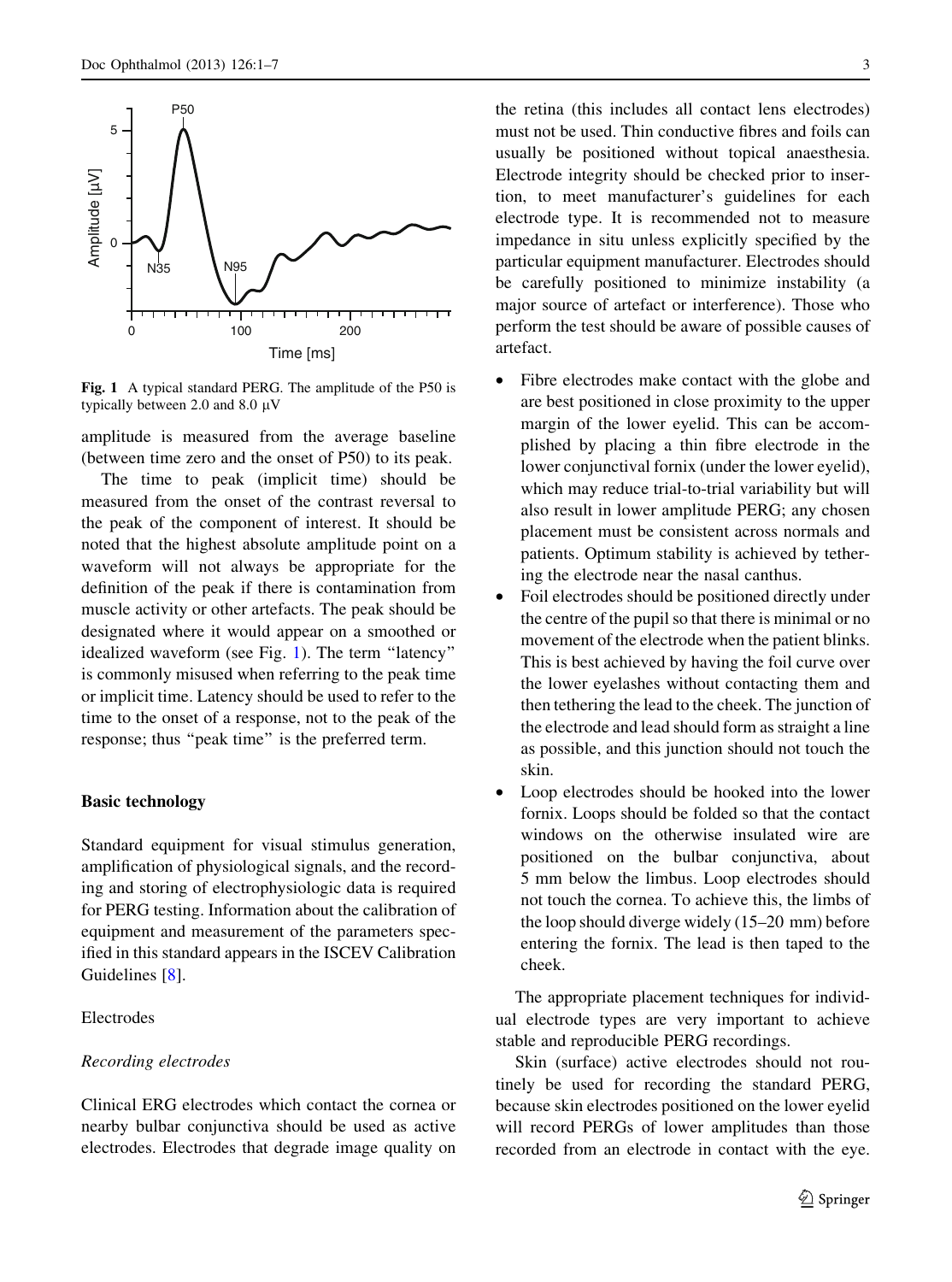Skin electrode recordings may, however, be useful when a corneal electrode is contraindicated or in paediatric practice. The use of a skin electrode to record the PERG deviates from the standard and should be noted in the report.

## Reference electrodes

Separate surface reference electrodes should be placed on the skin near the ipsilateral outer canthus of each eye. Mastoid, earlobe or forehead locations may result in contamination of the PERG from cortical potentials or from responses of the fellow eye. An electrode in the occluded eye may be used as a reference during monocular PERG recording.

# Ground electrodes

A separate surface electrode should be attached and connected to the amplifier ''ground input''. The forehead would be a typical location, but other locations are acceptable. The location of the ground electrode does not affect the standard PERG.

#### Surface electrodes

The skin should be prepared with a suitable cleaning agent and a suitable conductive paste used to ensure good electrical connection. The impedance between the skin electrodes used for reference and ground should be less than 5 k $\Omega$ , measured in situ. Since the electrode in the eye will have very low impedance, a low impedance of the reference electrode is also important to obtain recordings as free as possible from mains (line frequency) interference.

#### Electrode cleaning and sterilization

Electrodes (if not disposable) must be suitably cleaned and sterilized according to manufacturers' recommendations and current national standards for devices that contact skin and tears.

#### Stimulus parameters

This standard specifies the protocol for basic clinical PERG recording.

# Field and check size

The stimulus for the standard PERG is a black and white reversing checkerboard. The width of the individual checks (check size) for the standard PERG is  $0.8^{\circ}$  ( $\pm 0.2^{\circ}$ ), and the checks should be square  $(\pm 5 \%$  error). It is not necessary to use a square stimulus field, but the aspect ratio between the width and the height of the stimulus field should be between 4:3 and 1:1. The mean of the width and the height of the stimulus field should be  $15^{\circ}$  ( $\pm 3^{\circ}$ ).

# Luminance

The PERG is difficult to record with low stimulus luminance. A photopic luminance for the white areas of greater than 80  $cd/m^2$  is required. The mean luminance of the stimulus screen must be constant during checkerboard reversals (i.e. no transient luminance change). This is easily achieved with classical CRT (cathode-ray tube) stimulators. Note that nearly all current liquid crystal display (LCD) stimulators present a brief luminance artefact during pattern reversal, rendering them unsuitable for PERG recording unless special precautions are taken.

# Contrast

The contrast between black and white squares should be maximal (close to 100 %) for the standard PERG and not less than 80 %. The contrast and mean luminance used should be included in reports.

#### Visual display units (VDUs) for stimulation

The technology of VDUs used to present pattern stimuli may affect stimulus definition and timing. The frame rate of the VDU is a significant stimulus parameter for PERGs. For raster-based CRTs, a frequency of 75 Hz or greater should be used. Most current LCDs present a static, non-flickering image, typically refreshed at 60 Hz. Rarely used but possible are projection systems, plasma displays and displays using OLEDs (organic light-emitting diodes) to create the image. LCD-based displays and projectors may have a significant delay between signal input and stimulus output. This delay should be taken into account when defining time zero of the PERG. The manufacturer should provide details about the delay of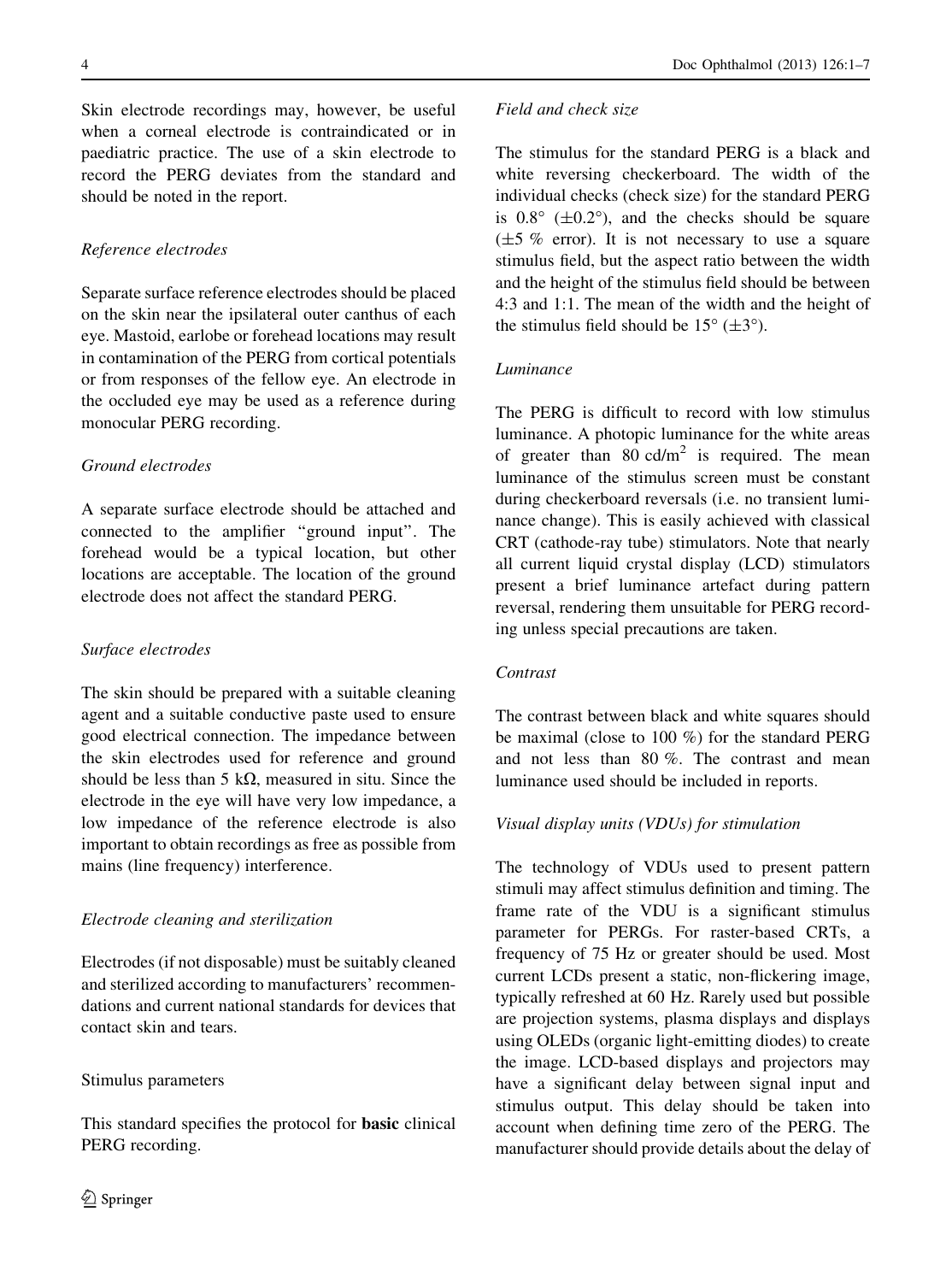the display device; otherwise, it is possible to measure the delay with a photodiode.

Unfortunately, frame rate or refresh rate confounds PERG peak time, because "time zero" is conventionally defined at the time where refresh begins at the top of the screen. A better time reference would be to define time zero at the time where the centre of the screen is updated. This is not widely used at this time and shortens all peak times by at least 5 ms. Therefore, it is suggested that recordings be reported with time zero at the beginning of the screen refresh; a note should be added to reports using a different choice for time zero or for widely deviating frame rates.

#### Background illumination

The luminance of the background beyond the checkerboard field is not critical when using the standard PERG technique, providing dim or ordinary room lighting is used. Ambient lighting should be the same for all recordings. Care should be taken to keep bright lights out of the subjects' direct view.

# Reversal rate

The standard transient PERG should be obtained using a reversal rate of  $4.0 \pm 0.8$  reversals per second (rps) (corresponding to  $2.0 \pm 0.4$  Hz). Reversal rate must be reported in rps, not in Hz.

# Calibration

All stimulus parameters including luminance and contrast should be calibrated either locally or by the manufacturer. Regular recalibration is advised [[8\]](#page-6-0).

## Recording equipment

#### Amplification systems

AC-coupled amplifiers with a minimum input impedance of 10  $M\Omega$  are required. Amplification systems must be electrically isolated from the patient according to the current safety standards for medical recording systems. The recording frequency band of bandpass amplifiers should include the range from 1 to

100 Hz. Notch filters (that suppress signals at the mains line frequency) are contraindicated, as they may reduce or distort the signal. Some users may encounter severe electromagnetic interference from the stimulus display that makes it difficult to obtain satisfactory recordings with these filter settings. Ideally, such interference should be eliminated by shielding or by modifying the equipment. Rearranging the electrode leads may also be of benefit.

## Averaging and signal analysis

Signal averaging is necessary because of the small amplitude of the PERG. The analysis period (sweep time) for the standard PERGs should be 150 ms or greater; with a 4 rps stimulation rate, the full 250 ms between reversals is recommended.

#### Artefact rejection

Computerized artefact rejection is essential. The limits for rejection should be set at no higher than  $\pm 100 \mu V$ . The amplifiers must return to baseline rapidly following signals containing artefacts to avoid inadvertent storage of non-physiological data.

#### Sampling rate

A minimum sampling rate of 1,000 Hz (1 ms per point) is recommended. See the calibration standard [\[8](#page-6-0)] for further information.

#### Data display system

Display systems must have adequate resolution to represent accurately the characteristics of this small amplitude signal. Ideally, the recording system provides simultaneous display of the input signal and the accumulating average. In the absence of a simultaneous display, a rapid alternation between displaying the input signal and displaying the current average is advisable, so that the quality of the input signal can be adequately monitored. Even with a computerized artefact rejection system, it is important that the input signal be continuously monitored for baseline stability and for the absence of amplifier saturation.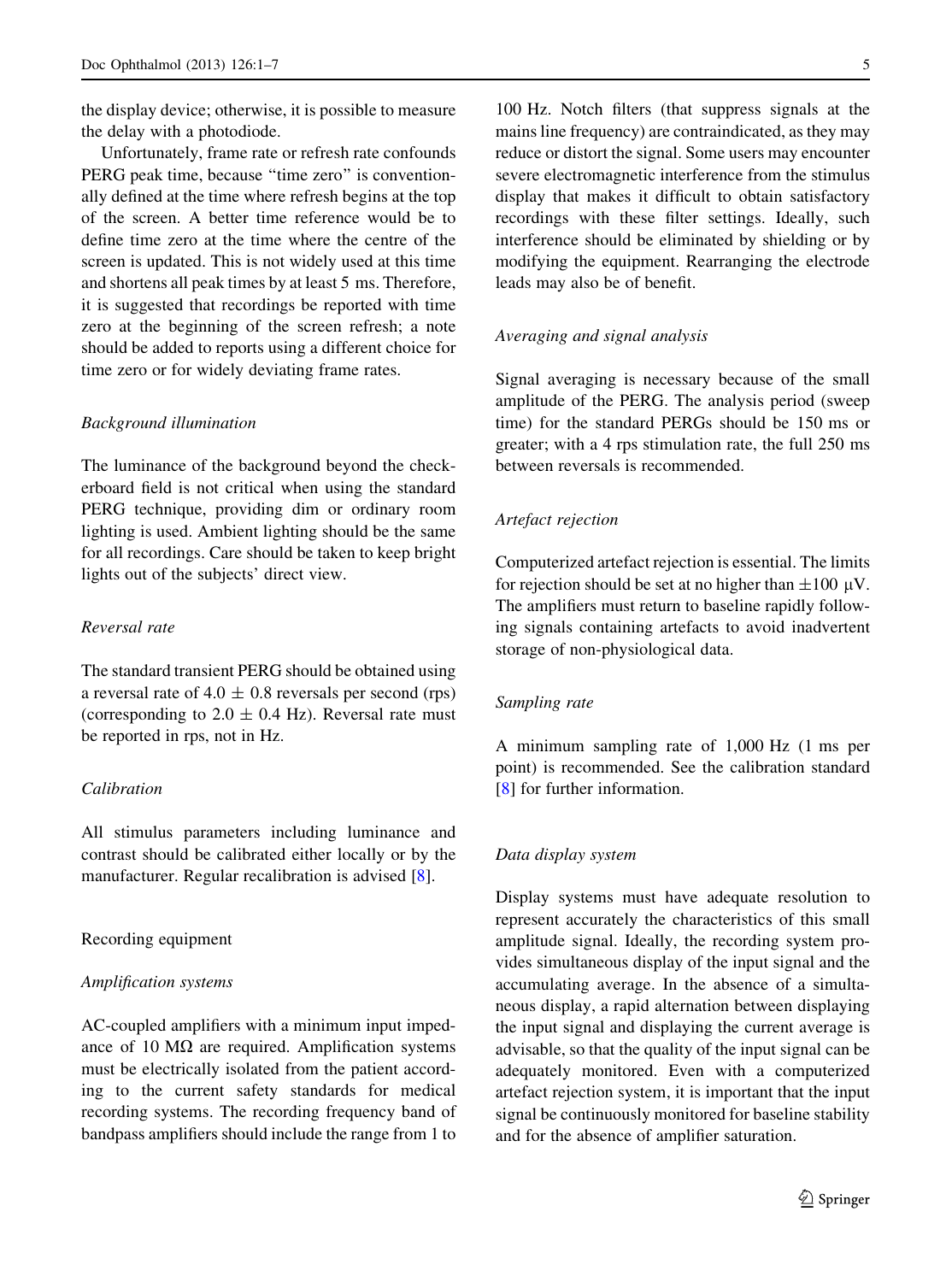# Clinical protocol

#### Preparation of the patient

# Positioning, pupils and pre-adaptation

Patients should be as comfortable as possible. A stable head position is important. A headrest may considerably reduce artefacts, while a chin rest may increase muscle artefacts. The PERG should be recorded without dilation of the pupils to maximize retinal image quality. We advise that fluorescein angiography or fundus photography be avoided prior to PERG testing, but if these examinations have been performed, the patient should have at least 30-min recovery time in ordinary room illumination before PERG recording. Pupil size should be recorded.

# Fixation

A fixation mark in the centre of the screen at a node of the checkerboard is essential. If unable to see the fixation mark, patients should fixate the centre of the screen. If there is any doubt about the quality of fixation in an individual patient, one effective method is to ask the patient to point at the middle of the screen with a (laser) pointer throughout the test. Excessive blinking during recording should be discouraged; pauses in recording may be advantageous.

## Refraction

Because of the nature of the stimulus, optimal image quality is necessary for PERG recordings. Patients can wear the appropriate optical correction for the test distance, or trial lenses can be used; bifocals or progressive glasses will not insure optimal imaging over the full stimulus field. The near optimal correction is particularly important for patients with reduced accommodation (i.e. presbyopia), especially for smaller displays, which will require a short viewing distance to achieve a 15-degree stimulus field.

# Monocular and binocular recording

Proper positioning of recording and reference electrodes will permit either monocular or binocular recording of the standard PERG. Binocular recording is recommended for the PERG because it is generally more stable, reduces examination time and allows fixation by the better eye in cases of asymmetric visual loss. Monocular stimulation is required to record the PERG and the VEP simultaneously and in patients with ocular misalignment (e.g. strabismus).

## Recording

A minimum of 100 artefact-free sweeps should be collected and averaged for a standard PERG. More sweeps, perhaps as many as 300, will be needed when the PERG is small or undetectable or in conditions with high background noise or substantial artefacts. At least two trials for each stimulus condition should be obtained to confirm reproducibility (i.e. at least one replication). It may be beneficial to superimpose repeated PERG recordings to evaluate quality and reproducibility.

# PERG reporting

#### Reporting

It is recommended that all reports contain measurements of P50 and N95 amplitude (see above), and P50 peak time (the peak of N95 is often rather broad precluding accurate peak time measurement of this component). All reports should also contain the stimulus parameters (luminance, contrast and field size) and normal ranges for the laboratory concerned. Pupil size should be noted. The report of PERG results should include the recorded waveforms with appropriate amplitude and time calibrations, marks for the N35, P50 and N95 components, and should show replications.

#### Normative data/reference ranges

There are no standard international reference ranges for PERG measurements. Each laboratory needs to establish normal values for its own equipment and patient population. It should be noted that there are PERG changes with age; over the range of 18–55 years of age, the changes are relatively small.